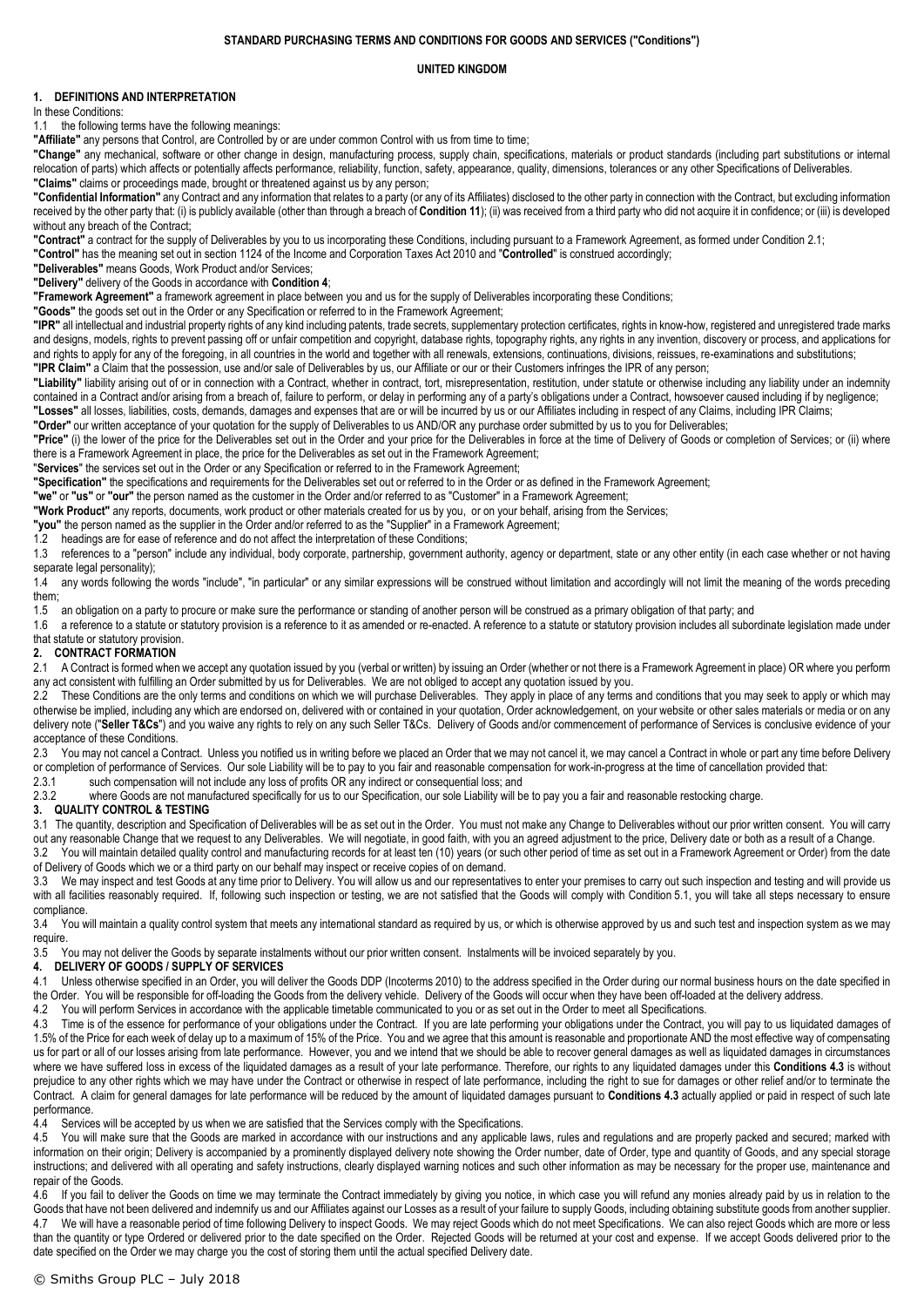4.8 Risk in the Goods passes to us on the later of acceptance and Delivery. Ownership of the Goods passes to us on the earlier of payment of the Price and Delivery.

4.9 You will notify us in writing as soon you are aware that any Goods or the product support for the Goods are to be discontinued or made of "end of sale" or "end of life". At our request, you and we will agree in good faith a reasonable period of time during which you will keep agreed spare parts available for us for any discontinued, desupported, end of life or end of sale Goods.

## **5. YOUR OBLIGATIONS**

<span id="page-1-0"></span>5.1 You will make sure that the Goods will:<br>5.1.1 be of satisfactory quality, compri-

be of satisfactory quality, comprise genuine, new materials (which are not used, refurbished, reconditioned, remanufactured, counterfeit or of such age as to impair usefulness or safety) and be fit for any purpose notified by us to you;

- 5.1.2 conform to, satisfy and be capable of the Specifications;
- 5.1.3 be free from defects in design, materials and workmanship;
- 5.1.4 be sold to us with full and unencumbered title and not infringe the IPR of any third party;<br>5.1.5 comply with all (i) applicable laws, (ii) regulatory requirements and (iii) standards including

comply with all (i) applicable laws, (ii) regulatory requirements and (iii) standards including those issued by the British Standards Institution (or local equivalent) and requirements of relevant statutory and regulatory bodies; and

5.1.6 be safe and without risk to health.

<span id="page-1-1"></span>5.2 In respect of Services, You will:<br>5.2.1 perform Services with the

perform Services with the best care, skill and diligence in accordance with best practice;

5.2.2 use personnel (and sufficient number of personnel) who are suitably skilled and experienced to perform the Services;<br>5.2.3 make sure that the Services conform with our reasonable instructions, comply with Specificati

make sure that the Services conform with our reasonable instructions, comply with Specifications, are performed to meet the purposes notified by us to you and do not infringe the IPR of any third party;<br>5.2.4 provide a

provide all equipment, tools and vehicles and other items required to provide the Services;

- 5.2.5 obtain and at all times maintain all licences and consents required for the provision of the Services;
- 5.2.6 comply with all applicable laws, regulations, regulatory policies, guidelines or industry codes which may apply to the provision of the Services; and<br>5.2.7 on the or omit to do anything which may cause us or our Affi
- 5.2.7 not do or omit to do anything which may cause us or our Affiliates to lose any licence, authority, consent or permission required for our or their business.

5.3 You will observe all health and safety rules and regulations and any other security requirements that apply at any of our premises and ensure that your personnel are insured against all risks while working on our premises.

<span id="page-1-2"></span>5.4 Without affecting any of our other rights or remedies, if you materially breach any of these Conditions OR any Goods (whether or not accepted in whole or in part) do not conform with **Conditio[n 5.1](#page-1-0)** during the longer of (i) your warranty period for the Goods and (ii) 12 months following Delivery OR any Services breach **Conditio[n 5.2](#page-1-1)**, then we may:

5.4.1 terminate the Contract and any other existing Contracts immediately with notice;<br>5.4.2 require you, at our option, to promptly repair or replace the relevant Goods or rei

<span id="page-1-3"></span>5.4.2 require you, at our option, to promptly repair or replace the relevant Goods or reperform the relevant Services free of charge;<br>5.4.3 reject the Deliverables (in whole or in part) and require you to refund the Price

reject the Deliverables (in whole or in part) and require you to refund the Price for the relevant Deliverables;

5.4.4 accept the Deliverables subject to an equitable Price reduction; or 5.4.5 at your expense, repair or have a third party repair the Goods or

at your expense, repair or have a third party repair the Goods or reperform or have a third party reperform the Services and you will indemnify us and our Affiliates against our Losses (including from any IPR Claims) arising from such breach.

5.5 **Conditio[n 5.4](#page-1-2)** will apply to any repaired or replacement Goods supplied under **Conditio[n 5.4.2.](#page-1-3)**

5.6 If, as a result of any Goods not conforming with **Conditio[n 5.1](#page-1-0)** or Services not conforming with **Conditio[n 5.2](#page-1-1)** or otherwise representing an unreasonable risk of harm to the public or the environment, we determine a recall, removal or correction campaign ("campaign") is necessary or are required to carry out a campaign, we may implement such campaign and you will indemnify us and our Affiliates against all Losses incurred as a result of any such campaign.

#### **6. OUR PROPERTY**

6.1 All patterns, dies, moulds or other tooling or materials, supplied by us or prepared or obtained by you for us at our cost ("**Tooling**"), will be marked with our name or as otherwise specified by us and will be and remain our exclusive property returnable in good condition on demand.

6.2 You will insure against all risks any Tooling and also any of your own tooling or property which may be kept on our premises for the purposes of providing Deliverables. You will keep all Tooling safe and in good condition while in your custody and/or under your control. All Tooling will be kept separately from your stock and other inventory.

6.3 We reserve the right to charge to you the cost of any Tooling if it is destroyed or damaged or rendered unfit for the purpose for which it was originally manufactured while under your control.

6.4 You will not dispose of any Tooling other than in accordance with our prior written instructions. You will not, at any time, use Tooling, nor will you allow Tooling to be used by anyone else for any purpose other than the supply of the Deliverables unless we have previously provided our consent in writing.

6.5 We will have the right to enter your premises and remove Tooling at any time without being liable for trespass or for damages of any sort.

#### <span id="page-1-4"></span>**7. ASSIGNMENT OF IPR**

7.1 This Conditio[n 7](#page-1-4) will apply if the Goods are to be made, modified or redesigned to our Specification. Any bespoke Specification or Work Product you create or have created for us will be treated as "Goods" for the purposes of this **Conditio[n 7.](#page-1-4)**

<span id="page-1-5"></span>7.2 We will own all present and future IPR (together with all other proprietary rights) in the Goods and our specification. Accordingly, you will not use our specification other than to manufacture the Goods for us. With full title guarantee, you:<br>7.2.1 assign to us all IPR in the Goods which subsist a

- assign to us all IPR in the Goods which subsist as at the date of the Contract;
- 7.2.2 assign to us (by way of present assignment of the future copyright) all future copyright in the Goods immediately upon their creation; and 7.2.3 agree to assign to us all other IPR in the Goods immediately upon their
- 7.2.3 agree to assign to us all other IPR in the Goods immediately upon their creation.<br>7.3 You will:
- 

7.3 You will: at your own cost, execute all such documents and do all such acts and things as we may request from time to time in order to secure our full right, title and interest in the IPR in the Goods; and

7.3.2 obtain the waiver of all moral rights (and any broadly equivalent rights) in the Goods.

7.4 The exception to **Condition [7.2](#page-1-5)** above is that any IPR in existing products, materials or data used to create Goods ("**Existing Materials**") will continue to belong to you (or your suppliers). You grant (and, where applicable, will ensure that your suppliers grant) to us, our Affiliates and our and their end customers a non-exclusive, perpetual, royalty-free, irrevocable licence to use and to have used Existing Materials which form part of any Goods.

## <span id="page-1-6"></span>**8. PRICE AND PAYMENT**

8.1 As long as you perform your obligations in accordance with the terms of the Contract, we will pay the Price to you in accordance with **Conditio[n 8](#page-1-6)**.

8.2 The only sums of money we will pay in connection with the supply of the Deliverables are the Price which will be inclusive of all costs and expenses incurred by you including all packaging, insurance, carriage, duties and delivery costs.

8.3 Any sum payable under the Contract is exclusive of value added tax, (and any other similar or equivalent taxes) upon any supply made to us which will be payable in addition to that sum in the manner and at the rate prescribed by law from time to time but inclusive of all other taxes, fees and levies imposed from time to time by any government or other authority.

8.4 You may invoice us for the Price for the Goods following Delivery and for Services following completion.

8.5 Other than as set out in **Condition[s 8.7](#page-1-7)** and **[8.9](#page-1-8)**, each invoice will be payable by us within 60 days following the date on which the invoice is received by us. You will send invoices to the address specified in the Order.

8.6 No payment made by us will constitute acceptance by us of any Deliverables or otherwise affect any rights or remedies which we may have against you including the right to recover any amount overpaid or wrongfully paid to you.<br>8.7 We may withhold payment of any dis

<span id="page-1-7"></span>We may withhold payment of any disputed sum until the dispute is settled.

8.8 If any undisputed sum payable under the Contract is not paid when due you may charge us interest daily on that sum at 3% per year above the base lending rate from time to time of Bank of England from the due date until the date of payment (whether before or after judgment).

<span id="page-1-8"></span>8.9 We may set-off any liability which you have to us against any liability which we have to you.

## **9. TERMINATION**

9.1 Without limiting any other right we may have to terminate a Contract, if you commit a material breach of these Conditions we may terminate the Contract and any other existing Contracts immediately with written notice. Any breach of **Conditions 11, 12** or **[15.9](#page-2-1)** will be deemed to be a material breach.

9.2 Without limiting any other right we may have to terminate a Contract, we may terminate the Contract immediately by giving you written notice if you (a) have a receiver, administrator or liquidator (provisional or otherwise) appointed; (b) are subject to a notice of intention to appoint an administrator or any other resolution on insolvency; (c) pass a resolution for your winding-up; (d) have a winding up order made by a court in respect of you; (e) enter into any composition or arrangement with creditors; (f) cease to carry on business; (g) are the subject of anything similar or equivalent to that set out in (a) to (f) under any applicable laws; or (h) you are subject to any change of Control and you will notify us immediately upon the occurrence of any such event or circumstance.

9.3 Following expiry or termination of the Contract: